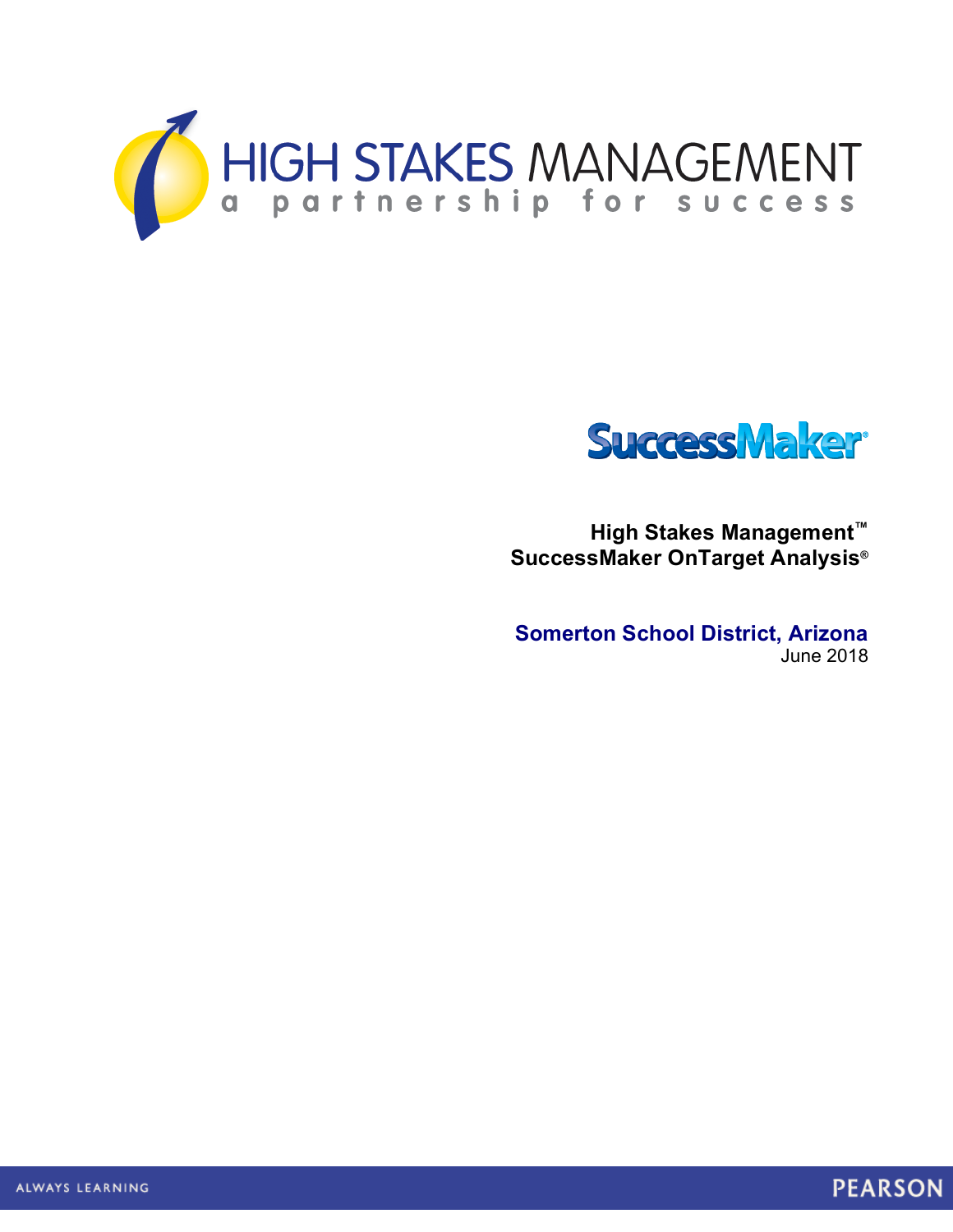# **OnTarget Analysis Introduction**

The purpose of OnTarget Analysis<sup>®</sup> is to determine:

- a) the statistical relationship between SuccessMaker® student performance in math and reading for grade three through five and student achievement on the AzMERIT.
- b) SuccessMaker courseware target levels correlating to specific AzMERIT test achievement.

To accomplish these goals, we investigated the relationship between courseware levels SuccessMaker students in Somerton School District achieved at the time of the AzMERIT test (April 2018), and their achievement on the AzMERIT. Using linear regression, we identified specific SuccessMaker courseware levels corresponding to AzMERIT achievement at the 60% and 80% confidence intervals. By combining the forecasting of time needed to reach specified SuccessMaker courseware levels with the relationship between SuccessMaker levels and AzMERIT achievement, the SuccessMaker management system can provide educators with a continually updated forecast of AzMERIT achievement for individuals, groups, or subgroups of students, at any point during the 2018-2019 school year.

# **OnTarget Analysis Method**

To establish reliable courseware target levels for student use during the 2018-2019 school year and beyond, OnTarget Analysis focused on students with acceptable usage of SuccessMaker and their performance in the courseware. The procedure used to filter the student data was as follows:

- Matching individual student SuccessMaker data to AzMERIT test score data
- Filtering out students who did not have a AzMERIT Scale Score or who did not complete Initial Placement in SuccessMaker
- Filtering out students who did not have at least 10 hours in an applicable SuccessMaker Math or Reading courses (however, students who Topped Out of a course with fewer than 10 hours were included)
- Applying linear regression to the data set to calculate 60% and 80% courseware target levels for AzMERIT achievement-level cut-scores (Approaching Proficient and Proficient).
- Calculating correlation coefficients between SuccessMaker courseware levels and AZMERIT scale scores.

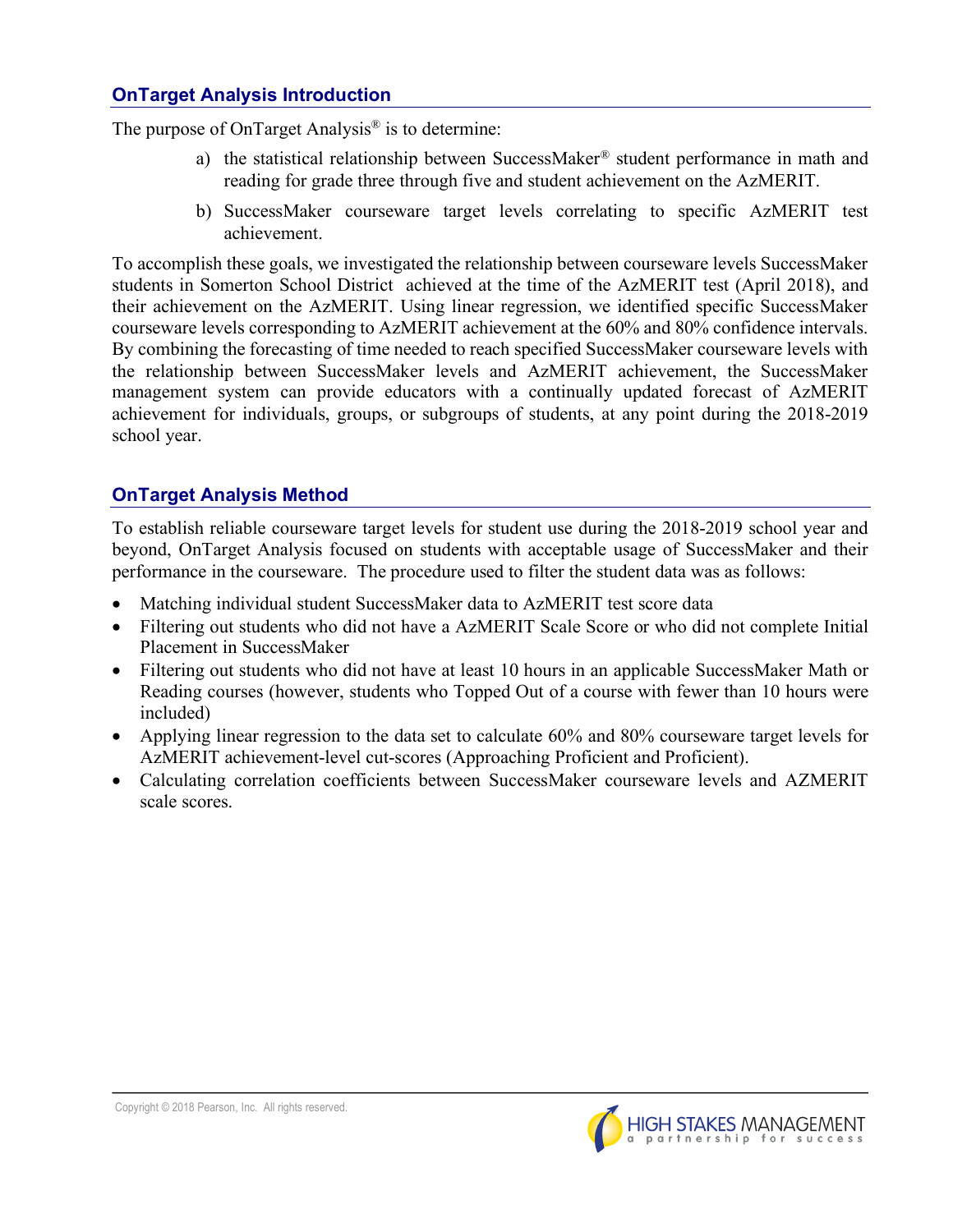## **Students Included in OnTarget Analysis**

**Table 1**

### *Number of Students in Math*

| Grade | <b>Matched</b><br>Data | Acceptable<br><b>Time</b> | Acceptable<br>Performance |
|-------|------------------------|---------------------------|---------------------------|
|       | 294                    | 269                       | 225                       |
|       | 338                    | 267                       | 248                       |
|       | 315                    | 259                       | 232                       |
|       |                        |                           |                           |

#### **Table 2**

|  |  | <b>Number of Students in Reading</b> |
|--|--|--------------------------------------|
|--|--|--------------------------------------|

| Grade | <b>Matched</b><br>Data | <b>Acceptable</b><br><b>Time</b> | Acceptable<br><b>Performance</b> |
|-------|------------------------|----------------------------------|----------------------------------|
|       | 301                    | 297                              | 78                               |
|       | 340                    | 324                              | 191                              |
|       | 323                    | 309                              | 179                              |
|       | 266                    | 09                               |                                  |

## **Students were included from the following schools:**

Desert Sonora ES Orange Grove ES Somerton MS Tierra Del Sol ES Valle Del Encanto Learning Center

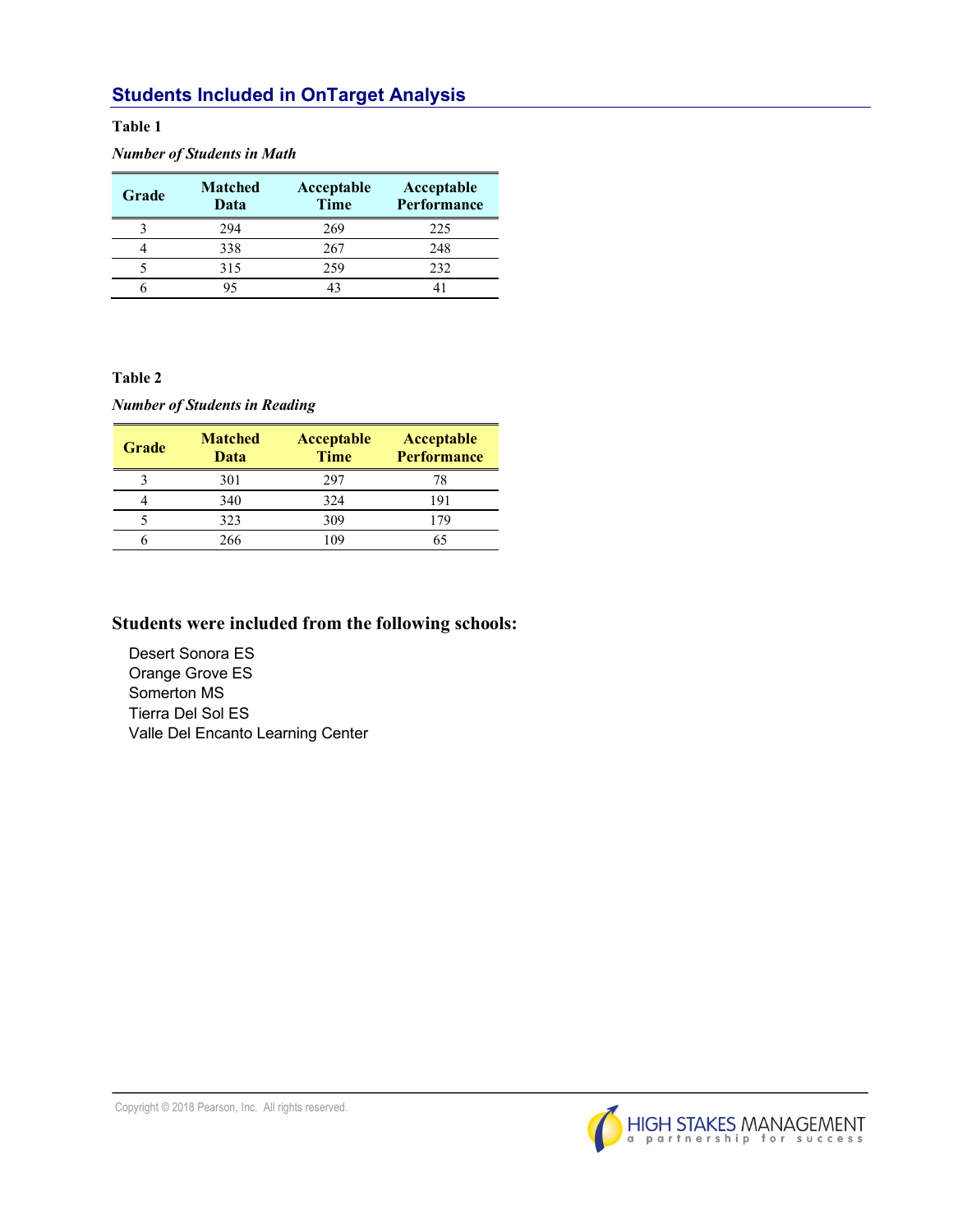# **OnTarget Analysis Results**

It is useful to compare the AzMERIT achievement between the sample students used to derive the targets and the students to whom the target courseware levels will be applied. *The greater the similarity between the achievement of the students, the more likely the courseware target levels generated will be reliable indicators of future* AzMERIT *performance* for students in the Somerton School District *.* The figures below shows the percentage of included students that reached or exceeded Proficient by grade level. Note: Grade 6 Math was not included due to not enough students reaching SuccessMaker usage criteria.



*Figure 1***. 2018 AzMERIT Achievement of Included Students**



*Figure 2***. 2018 AzMERIT Achievement of Included Students**

Copyright  $@$  2018 Pearson, Inc. All rights reserved.  $3$ 

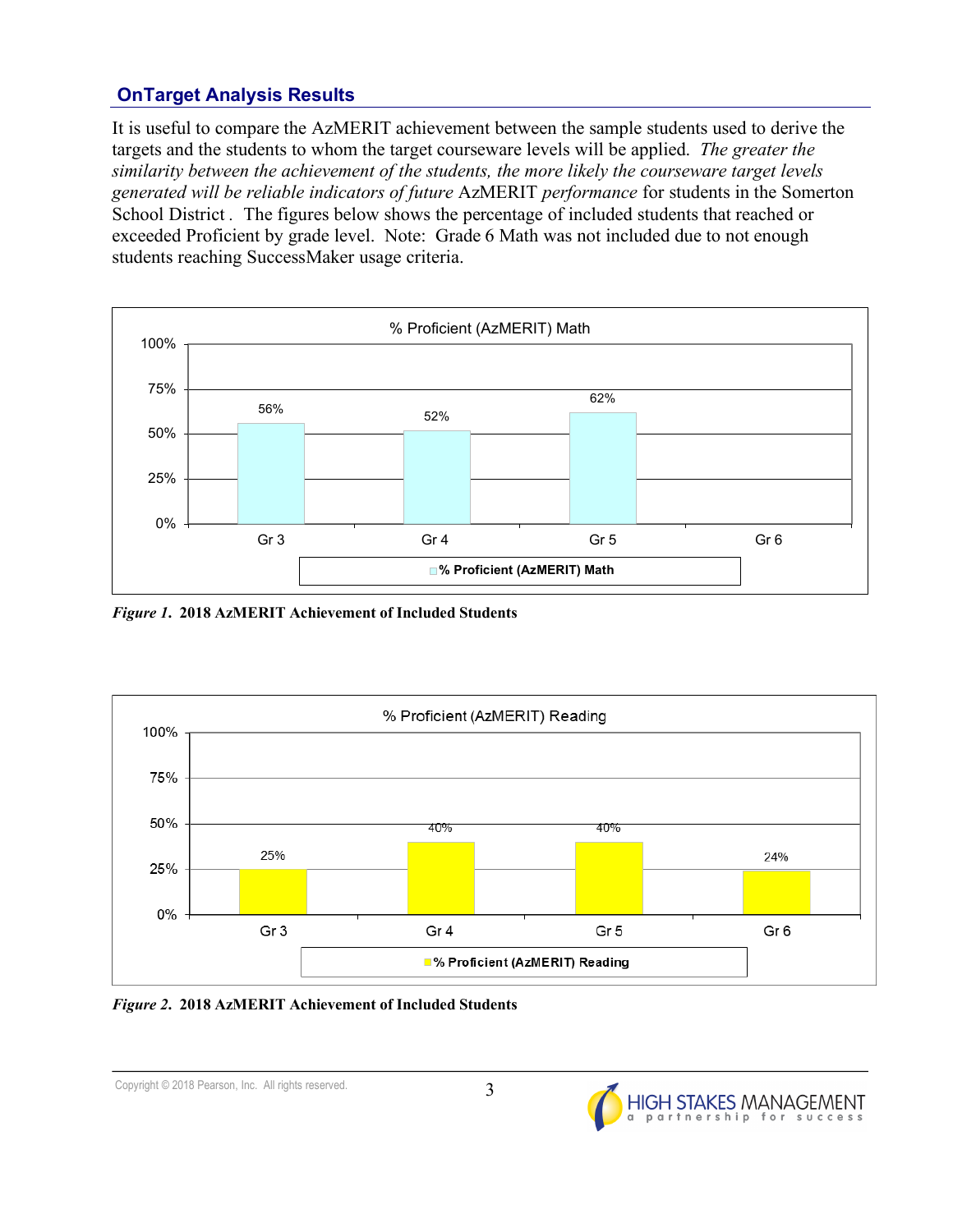## **Scatterplots**

In order to develop a high-level understanding of the relationship between the AzMerit and SuccessMaker, it is useful to reference graphic representations of AzMerit performance varying with SuccessMaker performance. To that end, scatterplots including student AzMerit scale scores and SuccessMaker courseware levels were generated for each Math Grades 3 – 5 and Reading Grades 3  $-6.$ 





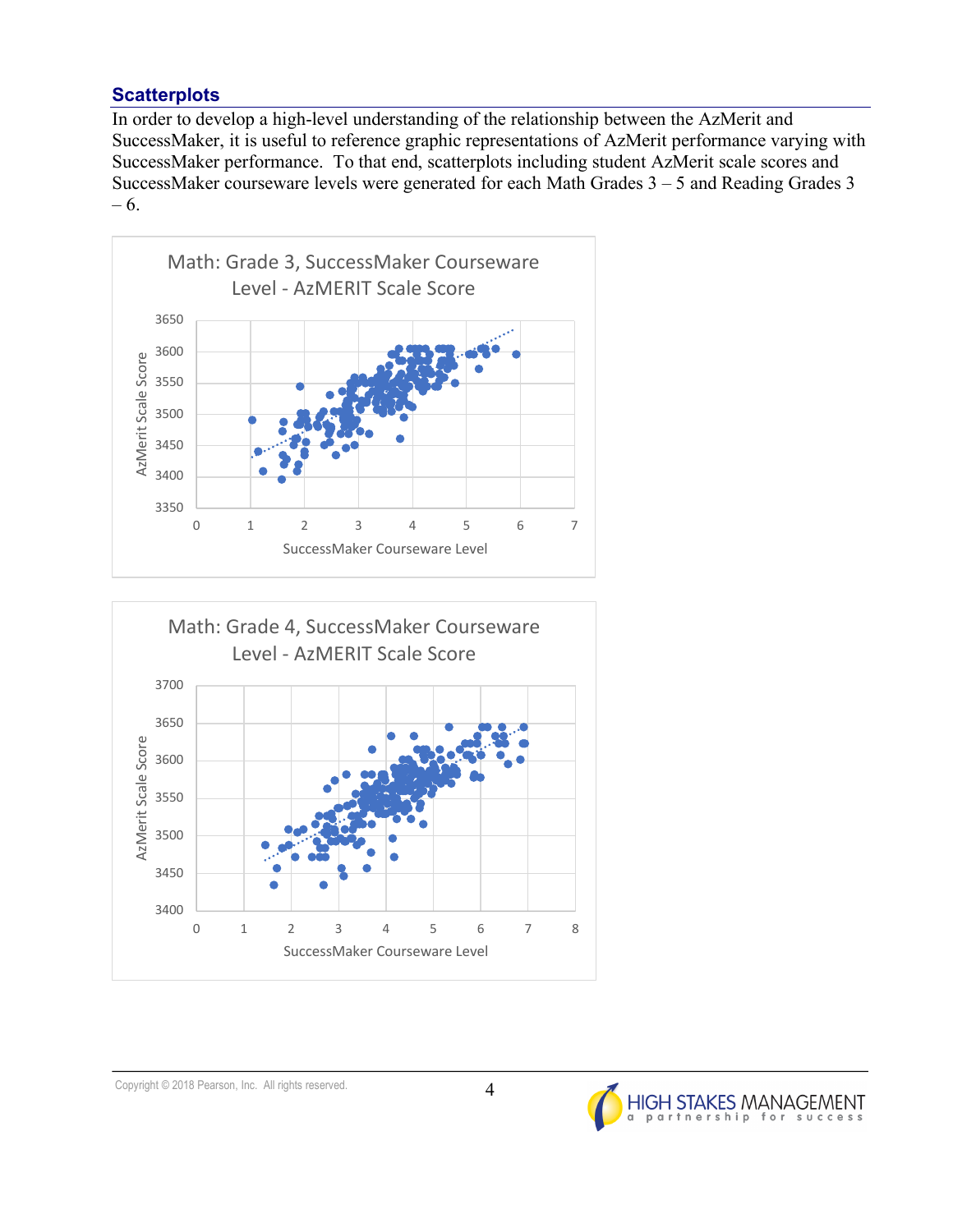

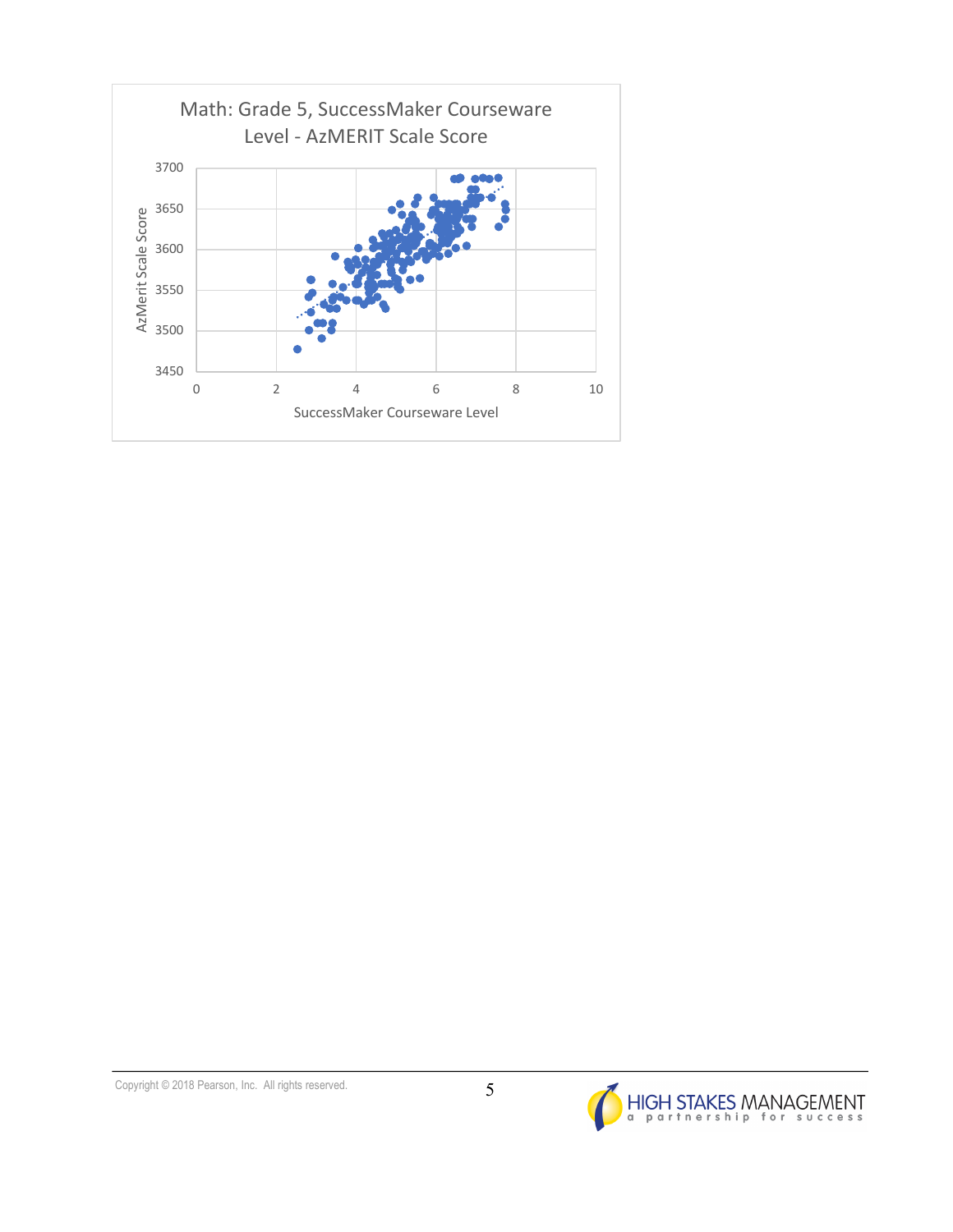



## Copyright  $\odot$  2018 Pearson, Inc. All rights reserved.  $\ddot{\mathbf{6}}$

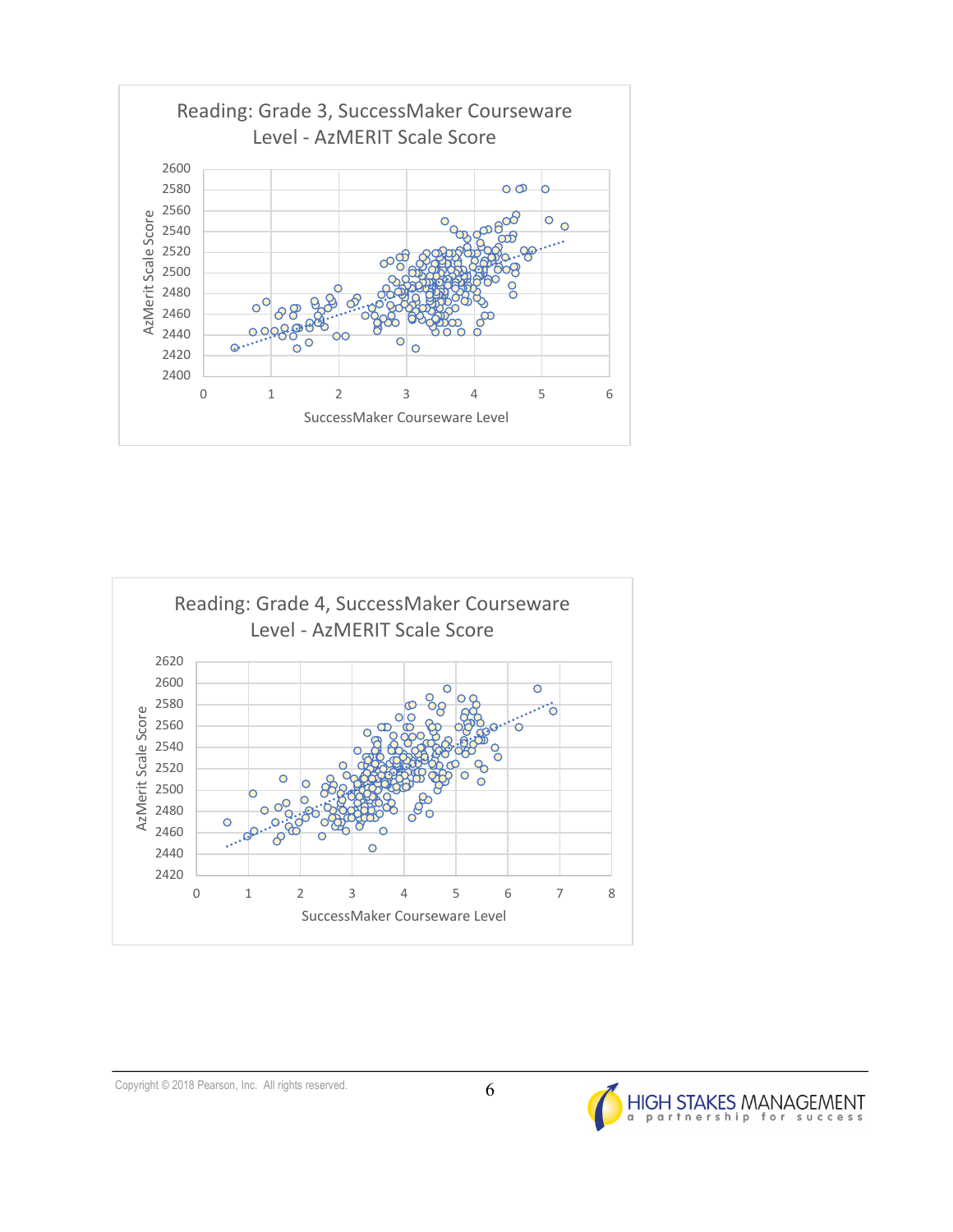



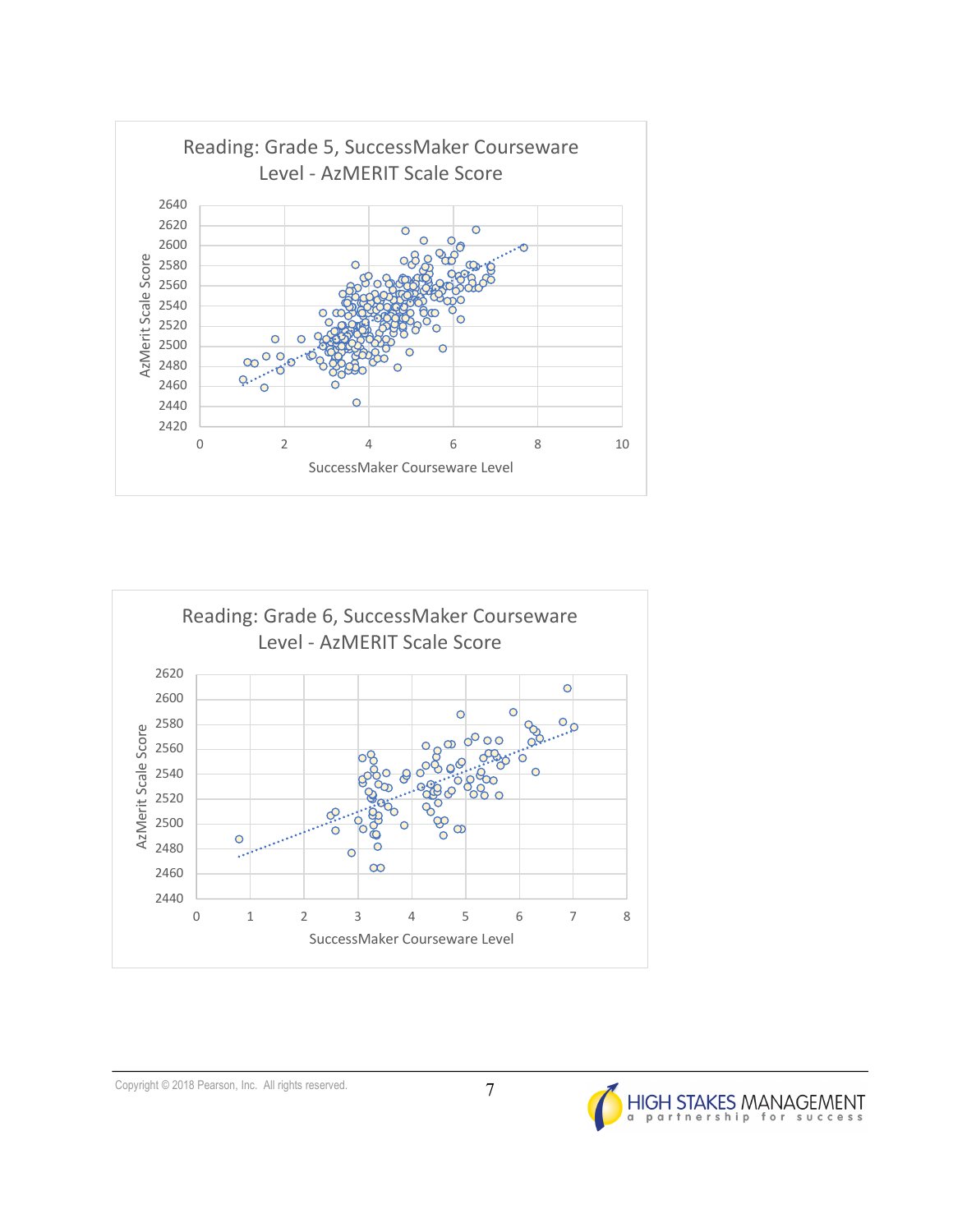Results from Pearson's research over the years confirms that when students utilize SuccessMaker math and reading courseware acceptably the following pattern emerges: the higher the level students reach at the time of the high-stakes test in SuccessMaker, the higher they tend to score on the high-stakes test. For example, compare the percentage of students scoring *Level 3 or higher on* the AzMERIT (*Figures 1 and 2*) between the group of students that reached or exceeded the SuccessMaker 60% courseware target levels and the group that did not (*Figures 3 and 4*).

## **Table 3**

*Number of Students Reaching/Not Reaching SuccessMaker 60% Courseware Target Levels for Level 3 or higher on the AzMERIT in Math*

| Grade   | Math<br>60%<br>Courseware<br><b>Target</b> | # Math<br><b>Students</b><br><b>Included</b> | <b>Students Not Reaching</b><br><b>Math Courseware Target</b> | <b>Students Reaching or</b><br><b>Exceeding Math</b><br><b>Courseware Target</b> |
|---------|--------------------------------------------|----------------------------------------------|---------------------------------------------------------------|----------------------------------------------------------------------------------|
| Grade 3 |                                            | 225                                          |                                                               | 108                                                                              |
| Grade 4 |                                            | 248                                          | 149                                                           | 99                                                                               |
| Grade 5 |                                            | 232                                          | 108                                                           | 124                                                                              |



*Figure 3***. Percentage of Students Scoring** *Level 3 or higher* **on AzMERIT**

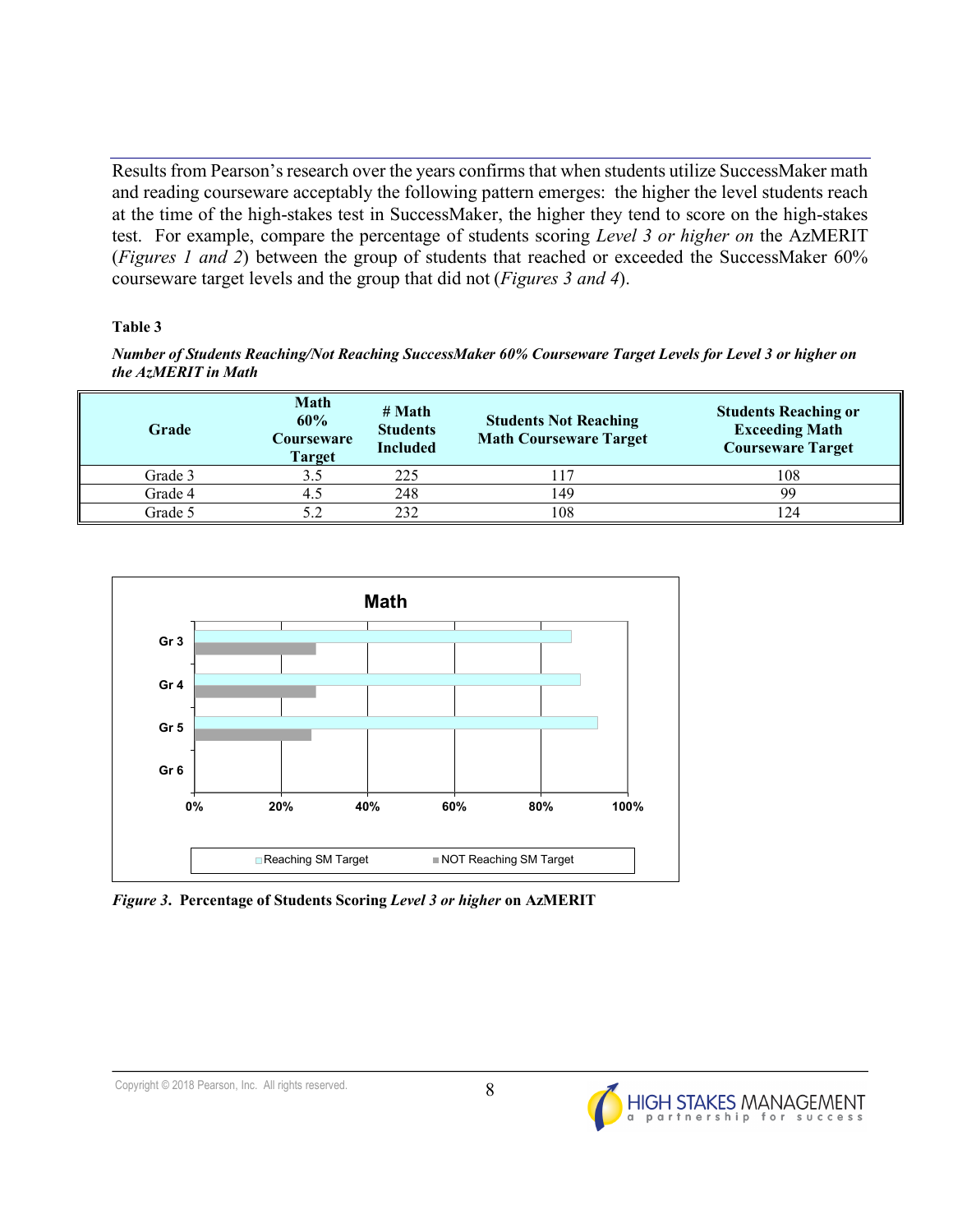**Table 4**

*Number of Students Reaching/Not Reaching SuccessMaker 60% Courseware Target Levels for Level 3 or higher on the AzMERIT in Reading*

| <b>Grade</b> | <b>Reading</b><br>60%<br><b>Courseware</b><br><b>Target</b> | # Reading<br><b>Students</b><br><b>Included</b> | <b>Students Not Reaching</b><br><b>Reading Courseware Target</b> | <b>Students Reaching or</b><br><b>Exceeding Reading</b><br><b>Courseware Target</b> |
|--------------|-------------------------------------------------------------|-------------------------------------------------|------------------------------------------------------------------|-------------------------------------------------------------------------------------|
| Grade 3      | 4.6                                                         | 297                                             | 286                                                              |                                                                                     |
| Grade 4      |                                                             | 324                                             | 271                                                              | 53                                                                                  |
| Grade 5      | 5.2                                                         | 309                                             | 240                                                              | 69                                                                                  |
| Grade 6      | 6.0                                                         | 109                                             | 99                                                               | 10                                                                                  |



*Figure 4***. Percentage of Students Scoring** *Level 3 or higher* **on AzMERIT**

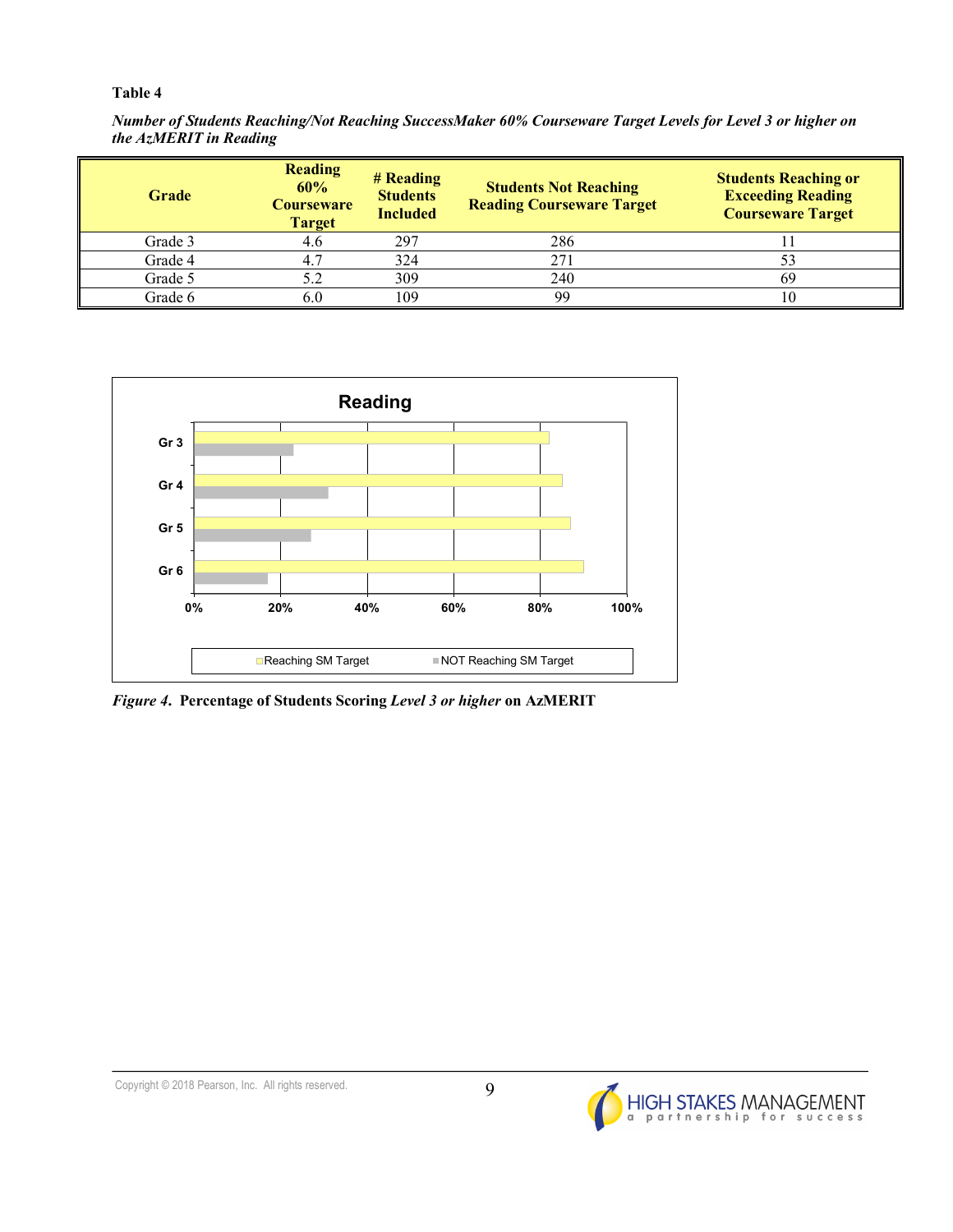## **Analysis: Review of AzMERIT Level Achievement – Grouped by SuccessMaker Courseware Level (relative to the AzMERIT 2018 District 60% SuccessMaker Targets)**





Copyright  $\odot$  2018 Pearson, Inc. All rights reserved.  $10$ 

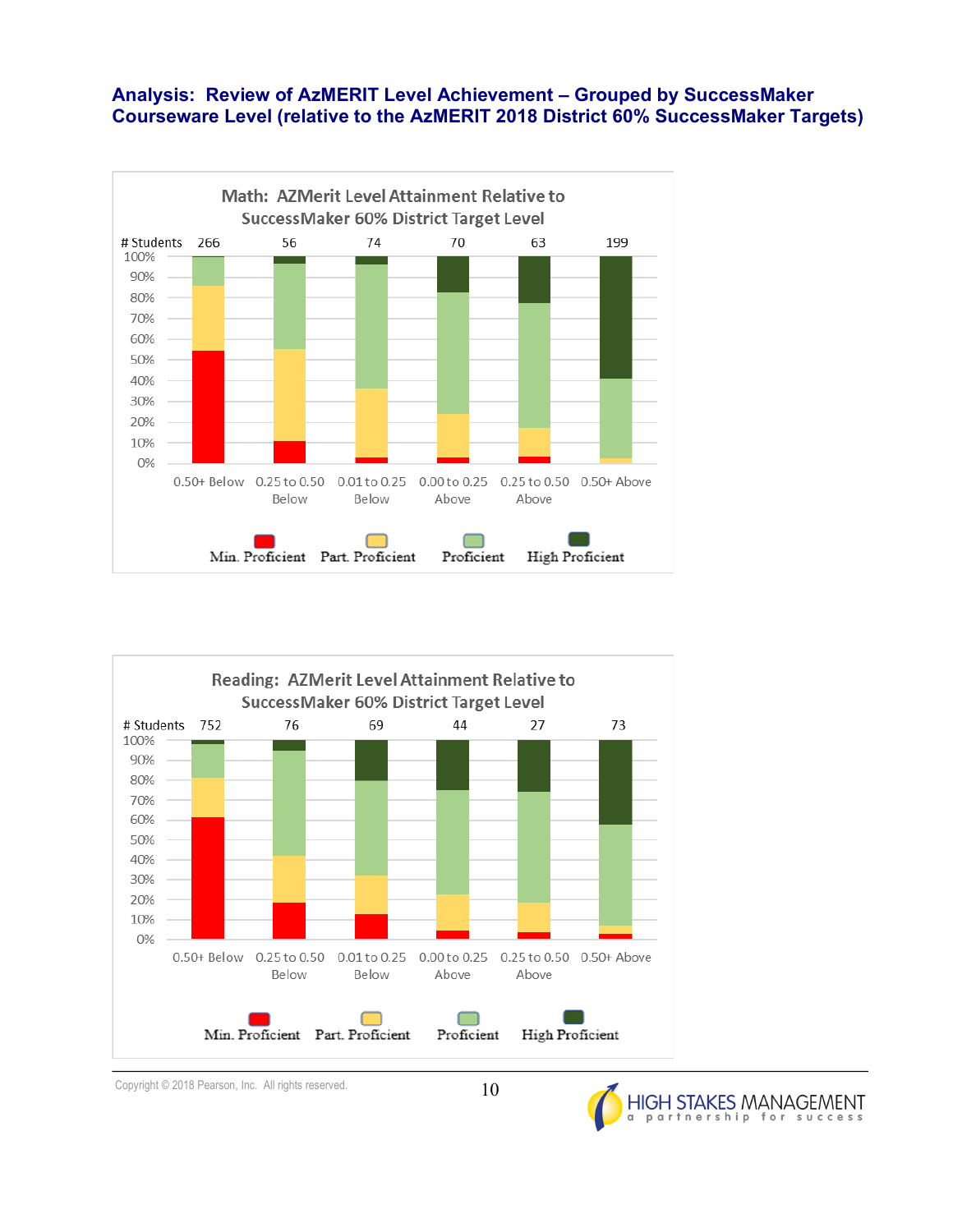During the 2017-2018 school year, 5 schools in the Somerton School District participated in this OnTarget Analysis® with just over 1,100 students studied in math and reading. The sample that was extracted for the statistical analysis included only students who had completed SuccessMaker's initial placement with regular courseware usage.

The *correlation coefficient* determined from this analysis range from 0.65 to 0.83, showing a strong relationship between the SuccessMaker courseware levels and AzMERIT test scores. Courseware target levels were calculated at the 60% and 80% confidence levels to provide flexibility. The more stringent 80% target level provides greater assurance of desired test outcomes, but may require more time on the courseware than is available. Therefore, we have also provided a 60% target level to help educators maximize outcomes under tighter resource constraints. Target levels are to be used for implementation planning only and not for student evaluation.

| 2018-2019 Math Courseware Target Levels |                                   |                      |                             |                                     |                      |  |  |  |
|-----------------------------------------|-----------------------------------|----------------------|-----------------------------|-------------------------------------|----------------------|--|--|--|
| Math                                    | <b>Correlation</b><br>Coefficient | <b>AzMERIT</b>       | <b>Partially Proficient</b> | <b>AzMERIT</b><br><b>Proficient</b> |                      |  |  |  |
|                                         |                                   | 60%<br><b>Target</b> | 80%<br><b>Target</b>        | 60%<br><b>Target</b>                | 80%<br><b>Target</b> |  |  |  |
| Grade 3                                 | 0.82                              | 2.7                  | 3.1                         | 3.5                                 | 3.9                  |  |  |  |
| Grade 4                                 | 0.81                              | 3.6                  | 4.0                         | 4.5                                 | 5.0                  |  |  |  |
| Grade 5                                 | 0.83                              | 4.2                  | 4.6                         | 5.2                                 | 5.7                  |  |  |  |
| Grade 6                                 | **                                |                      |                             | 6.5                                 | 7.0                  |  |  |  |

## **2018-2019 Recommended Courseware Target Levels**

#### **Table 6**

**Table 5**

*2018-2019 Reading Courseware Target Levels*

| <b>Reading</b> | <b>Correlation</b> |                      | <b>AzMERIT</b><br><b>Partially Proficient</b> | <b>AzMERIT</b><br><b>Proficient</b> |                      |
|----------------|--------------------|----------------------|-----------------------------------------------|-------------------------------------|----------------------|
|                | <b>Coefficient</b> | 60%<br><b>Target</b> | 80%<br><b>Target</b>                          | 60%<br><b>Target</b>                | 80%<br><b>Target</b> |
| Grade 3        | 0.65               | 3.8                  | 4.3                                           | 4.6                                 | 4.9                  |
| Grade 4        | 0.70               | 4.0                  | 4.6                                           | 4.7                                 | 5.1                  |
| Grade 5        | 0.73               | 4.1                  | 47                                            | 5.2                                 | 5.8                  |
| Grade 6        | 0.66               | 47                   | 54                                            | 60                                  | 67                   |

\*\*: Not enough student usage to generate district targets. 2017 State targets reprinted.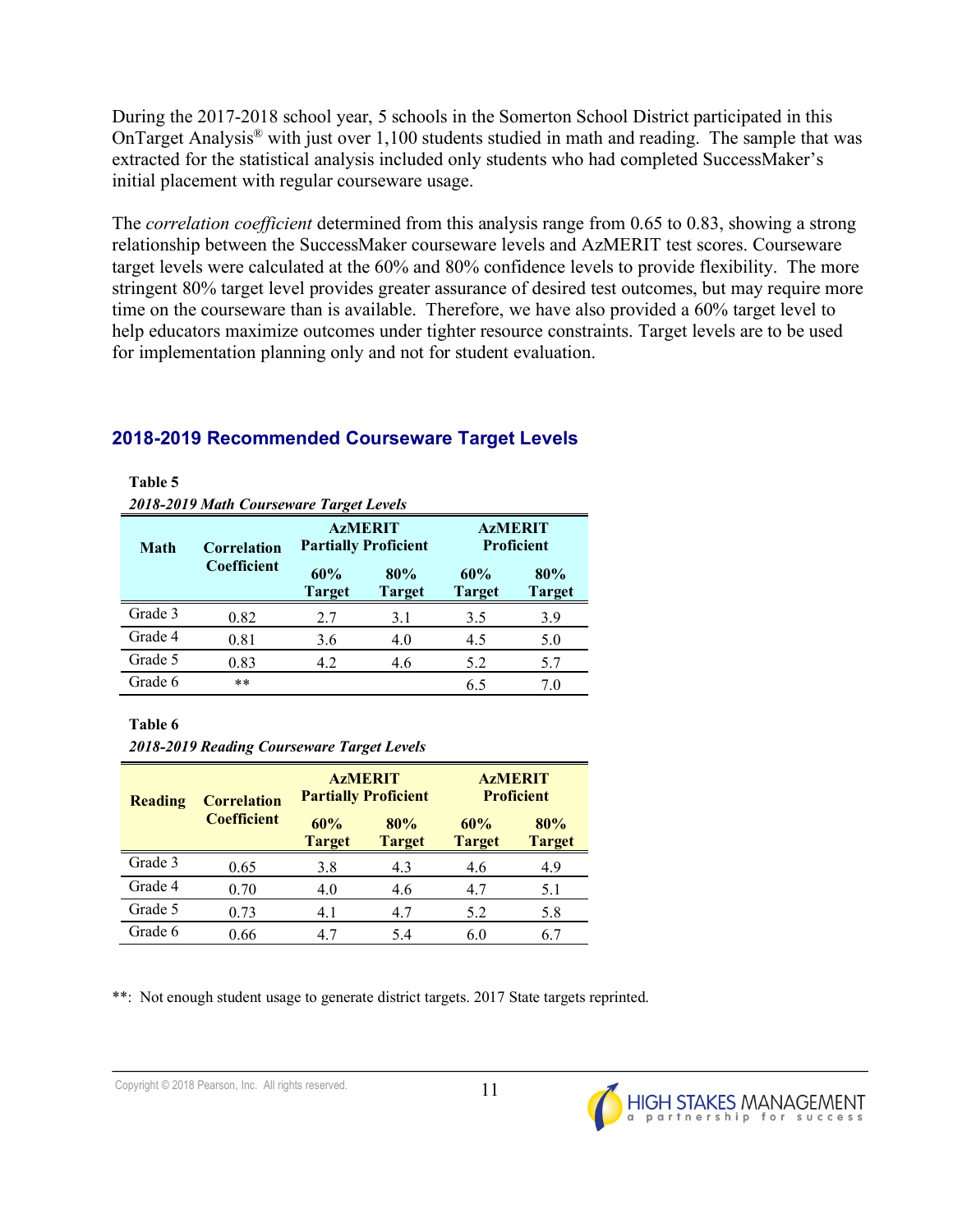## **Addendum: OnTarget Review Results (2017 AzMERIT State Targets)**

In order to evaluate the reliability of the courseware target levels utilized in the Somerton School District as accurate indicators of AzMERIT performance, we first calculated the number of students who reached or exceeded the courseware target levels at roughly the same time the test was administered. We then calculated the percentage of those students who scored Proficient or higher on the AzMERIT for both the SuccessMaker 60% and 80% confidence level targets.



*Figure 2***. AzMERITLevel 2 Results-60% Target for Students Reaching SuccessMaker Courseware Target Levels**

### **Table 1 AzMERIT Proficient Results – 60% Target**

|         | <b>AzMERIT</b><br>Proficient<br><b>SM Math</b><br>Target | No. Students at<br>or Above SM<br>Math Target | % Students<br>Scoring AzMERIT<br>Proficient or<br>Higher in Math | <b>AzMerit</b><br>Proficient<br><b>SM</b><br>Reading<br>Target | No. Students at<br>or Above SM<br><b>Reading Target</b> | % Students<br><b>Scoring AzMERIT</b><br>Proficient or higher<br>in Reading |
|---------|----------------------------------------------------------|-----------------------------------------------|------------------------------------------------------------------|----------------------------------------------------------------|---------------------------------------------------------|----------------------------------------------------------------------------|
| Grade 3 | 3.8                                                      | 81                                            | 90%                                                              | 4.0                                                            | 66                                                      | 59%                                                                        |
| Grade 4 | 4.7                                                      | 84                                            | 93%                                                              | 4.7                                                            | 53                                                      | 85%                                                                        |
| Grade 5 | 5.5                                                      | 114                                           | 92%                                                              | 5.6                                                            | 46                                                      | 91%                                                                        |
| Grade 6 | 6.5                                                      | 10                                            | 90%                                                              | 6.6                                                            |                                                         | 100%                                                                       |

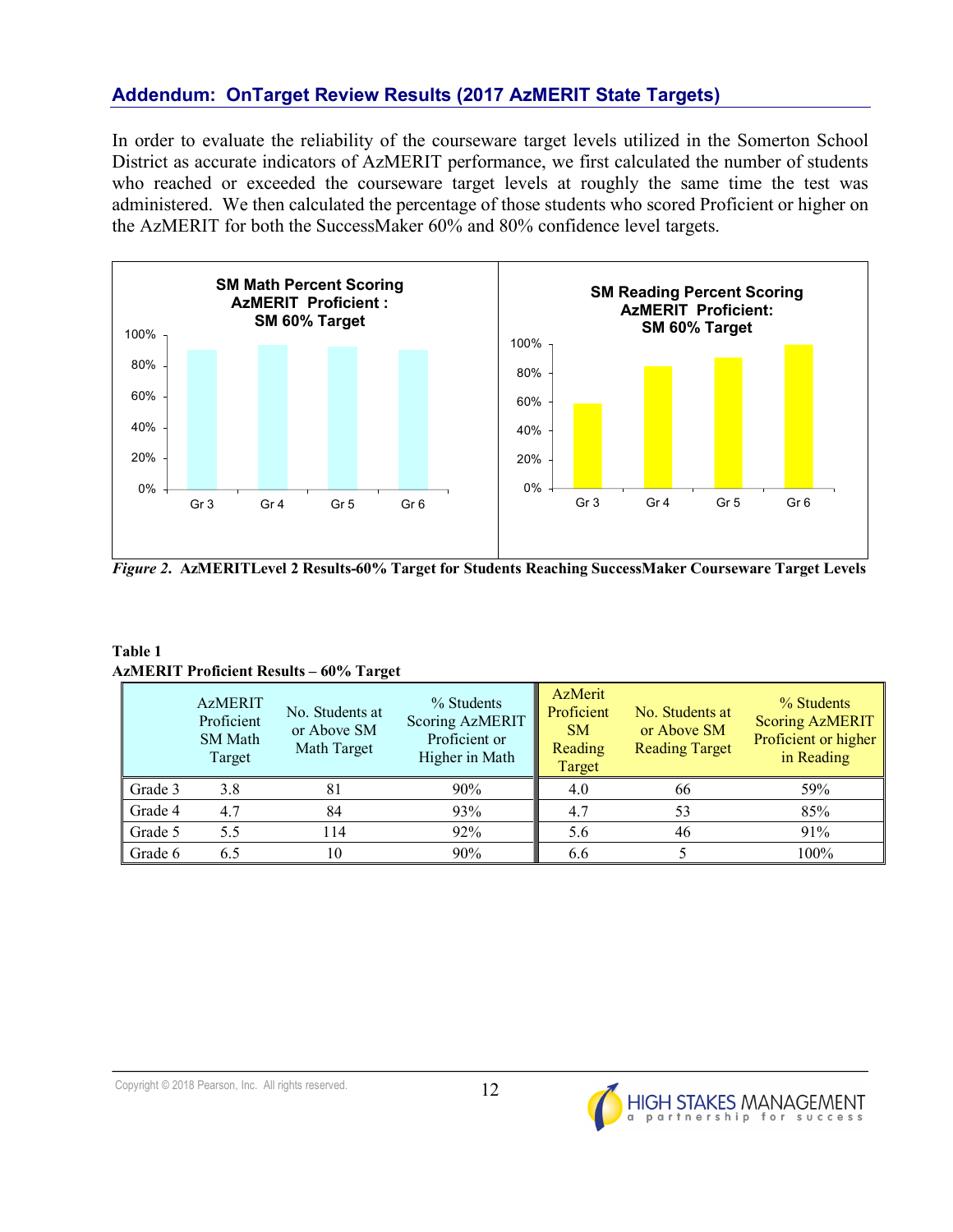

*Figure 2.* **AzMERIT Level 3 Results-60% for Students Reaching SuccessMaker Courseware Target Levels**

### **Table 2. AzMERIT Proficient Results – 80% Target**

|         | <b>AzMERIT</b><br>Proficient<br><b>SM Math</b><br>Target | No. Students at<br>or Above SM<br>Math Target | % Students<br><b>Scoring AzMERIT</b><br>Proficient or<br>Higher in Math | <b>AzMerit</b><br>Proficient<br><b>SM</b><br>Reading<br>Target | No. Students at<br>or Above SM<br><b>Reading Target</b> | % Students<br><b>Scoring AzMERIT</b><br>Proficient or higher<br>in Reading |
|---------|----------------------------------------------------------|-----------------------------------------------|-------------------------------------------------------------------------|----------------------------------------------------------------|---------------------------------------------------------|----------------------------------------------------------------------------|
| Grade 3 | 4.1                                                      | 52                                            | 98%                                                                     | 4.5                                                            |                                                         | 71%                                                                        |
| Grade 4 | 5.0                                                      | 53                                            | 100%                                                                    | 5.3                                                            | 22                                                      | 91%                                                                        |
| Grade 5 | 6.0                                                      | 85                                            | 99%                                                                     | 6.2                                                            |                                                         | 100%                                                                       |
| Grade 6 | 7.0                                                      |                                               | 100%                                                                    | 7.2                                                            |                                                         | 100%                                                                       |

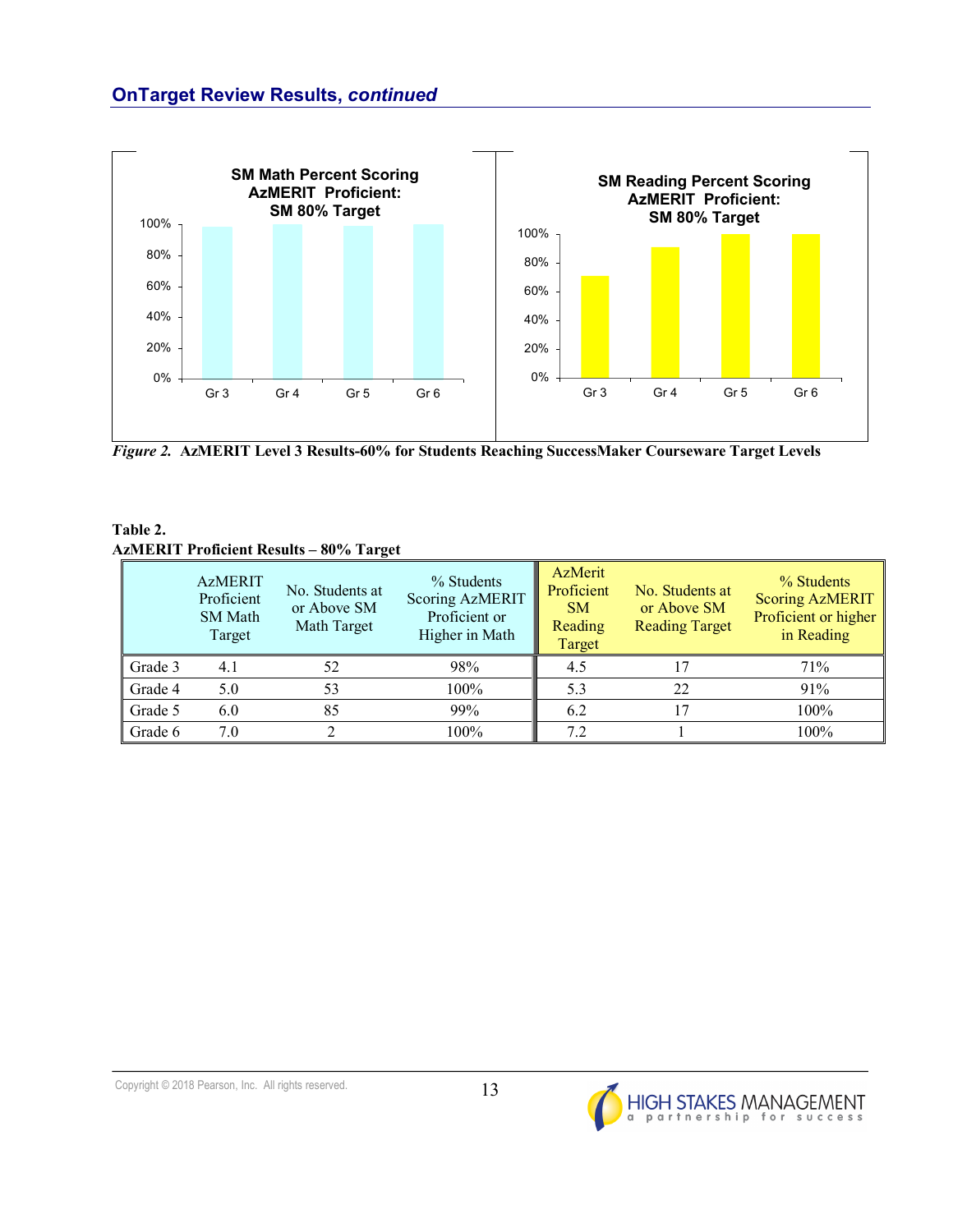# **Addendum: Desert Sonora Elementary School**

The information presented in this OnTarget Review addresses the performance of students in SuccessMaker and on the AzMERIT across the schools in the district for which we had matching data. It can be helpful, however, for school-level administrators to view this information for the students in each particular school in order to support building-level implementation recommendations.

*Number of Students Reaching SuccessMaker Courseware Target Levels and Percentage of those Students Scoring Proficient or Higher on the AzMERIT for both SuccessMaker 60% and 80% targets*

|         | MATH: 60% Target                                         |                                               |                                                                  | MATH: 80%Target                                          |                                               |                                                                         |
|---------|----------------------------------------------------------|-----------------------------------------------|------------------------------------------------------------------|----------------------------------------------------------|-----------------------------------------------|-------------------------------------------------------------------------|
| Grade   | <b>AzMERIT</b><br>Proficient<br><b>SM Math</b><br>Target | No. Students at<br>or Above SM<br>Math Target | % Students<br>Scoring AzMERIT<br>Proficient or<br>Higher in Math | <b>AzMERIT</b><br>Proficient<br><b>SM Math</b><br>Target | No. Students at<br>or Above SM<br>Math Target | % Students<br><b>Scoring AzMERIT</b><br>Proficient or<br>Higher in Math |
| Grade 3 | 3.8                                                      |                                               | 92%                                                              | 4.1                                                      |                                               | $100\%$                                                                 |
| Grade 4 | 4.7                                                      | 36                                            | 89%                                                              | 5.0                                                      | 24                                            | 100%                                                                    |
| Grade 5 | 5.5                                                      | 36                                            | 89%                                                              | 6.0                                                      | 29                                            | 97%                                                                     |

| Grade   | <b>AzMerit</b><br>Proficient<br><b>SM</b><br>Reading<br>Target | No. Students at<br>or Above SM<br><b>Reading Target</b> | % Students Scoring<br><b>AzMERIT</b><br>Proficient or higher<br>in Reading | AzMerit<br>Proficient<br><b>SM</b><br>Reading<br>Target | No. Students at<br>or Above SM<br><b>Reading Target</b> | % Students Scoring<br><b>AzMERIT</b><br>Proficient or higher<br>in Reading |
|---------|----------------------------------------------------------------|---------------------------------------------------------|----------------------------------------------------------------------------|---------------------------------------------------------|---------------------------------------------------------|----------------------------------------------------------------------------|
| Grade 3 | 4.0                                                            |                                                         | 50%                                                                        | 4.5                                                     |                                                         |                                                                            |
| Grade 4 | 4.7                                                            | 26                                                      | 73%                                                                        | 5.3                                                     |                                                         | 82%                                                                        |
| Grade 5 | 5.6                                                            |                                                         | 87%                                                                        | 6.2                                                     |                                                         | 100%                                                                       |

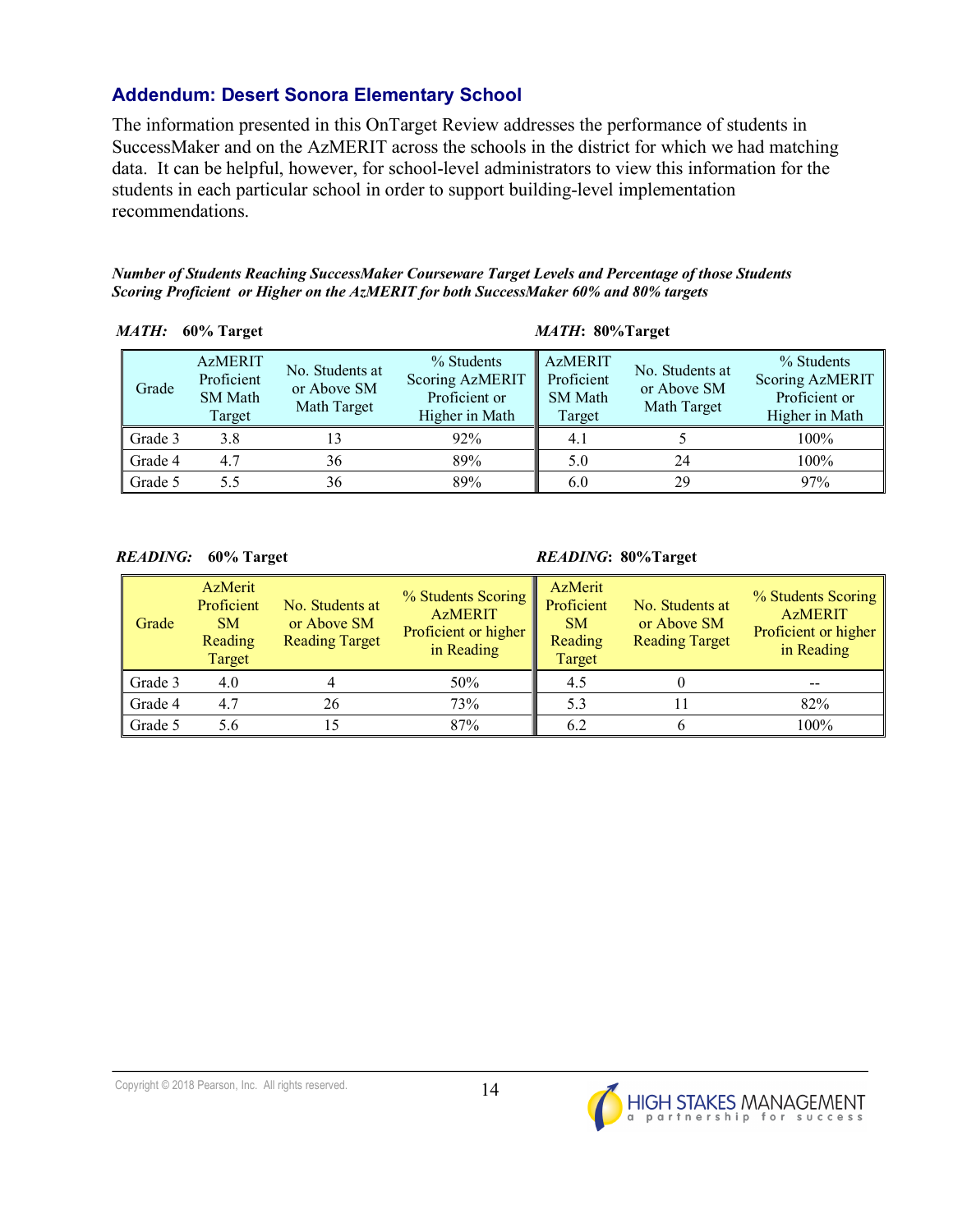# **Addendum: Orange Grove Elementary School**

The information presented in this OnTarget Review addresses the performance of students in SuccessMaker and on the AzMERIT across the schools in the district for which we had matching data. It can be helpful, however, for school-level administrators to view this information for the students in each particular school in order to support building-level implementation recommendations.

*Number of Students Reaching SuccessMaker Courseware Target Levels and Percentage of those Students Scoring Proficient or Higher on the AzMERIT for both SuccessMaker 60% and 80% targets*

|         | MATH: 60% Target                                         |                                               |                                                                  | MATH: 80%Target                                          |                                               |                                                                         |
|---------|----------------------------------------------------------|-----------------------------------------------|------------------------------------------------------------------|----------------------------------------------------------|-----------------------------------------------|-------------------------------------------------------------------------|
| Grade   | <b>AzMERIT</b><br>Proficient<br><b>SM Math</b><br>Target | No. Students at<br>or Above SM<br>Math Target | % Students<br>Scoring AzMERIT<br>Proficient or<br>Higher in Math | <b>AzMERIT</b><br>Proficient<br><b>SM Math</b><br>Target | No. Students at<br>or Above SM<br>Math Target | % Students<br><b>Scoring AzMERIT</b><br>Proficient or<br>Higher in Math |
| Grade 3 | 3.8                                                      | 10                                            | 90%                                                              | 4.1                                                      |                                               | $100\%$                                                                 |
| Grade 4 | 4.7                                                      | 25                                            | 96%                                                              | 5.0                                                      |                                               | 100%                                                                    |
| Grade 5 | 5.5                                                      | 19                                            | 89%                                                              | 6.0                                                      | ۱C)                                           | 100%                                                                    |

| Grade   | <b>AzMerit</b><br>Proficient<br><b>SM</b><br>Reading<br>Target | No. Students at<br>or Above SM<br><b>Reading Target</b> | % Students Scoring<br><b>AzMERIT</b><br>Proficient or higher<br>in Reading | <b>AzMerit</b><br>Proficient<br><b>SM</b><br>Reading<br>Target | No. Students at<br>or Above SM<br><b>Reading Target</b> | % Students Scoring<br><b>AzMERIT</b><br>Proficient or higher<br>in Reading |
|---------|----------------------------------------------------------------|---------------------------------------------------------|----------------------------------------------------------------------------|----------------------------------------------------------------|---------------------------------------------------------|----------------------------------------------------------------------------|
| Grade 3 | 4.0                                                            |                                                         | 29%                                                                        | 4.5                                                            |                                                         | 25%                                                                        |
| Grade 4 | 4.7                                                            |                                                         | 100%                                                                       | 5.3                                                            |                                                         | 100%                                                                       |
| Grade 5 | 5.6                                                            |                                                         | 100%                                                                       | 6.2                                                            |                                                         |                                                                            |

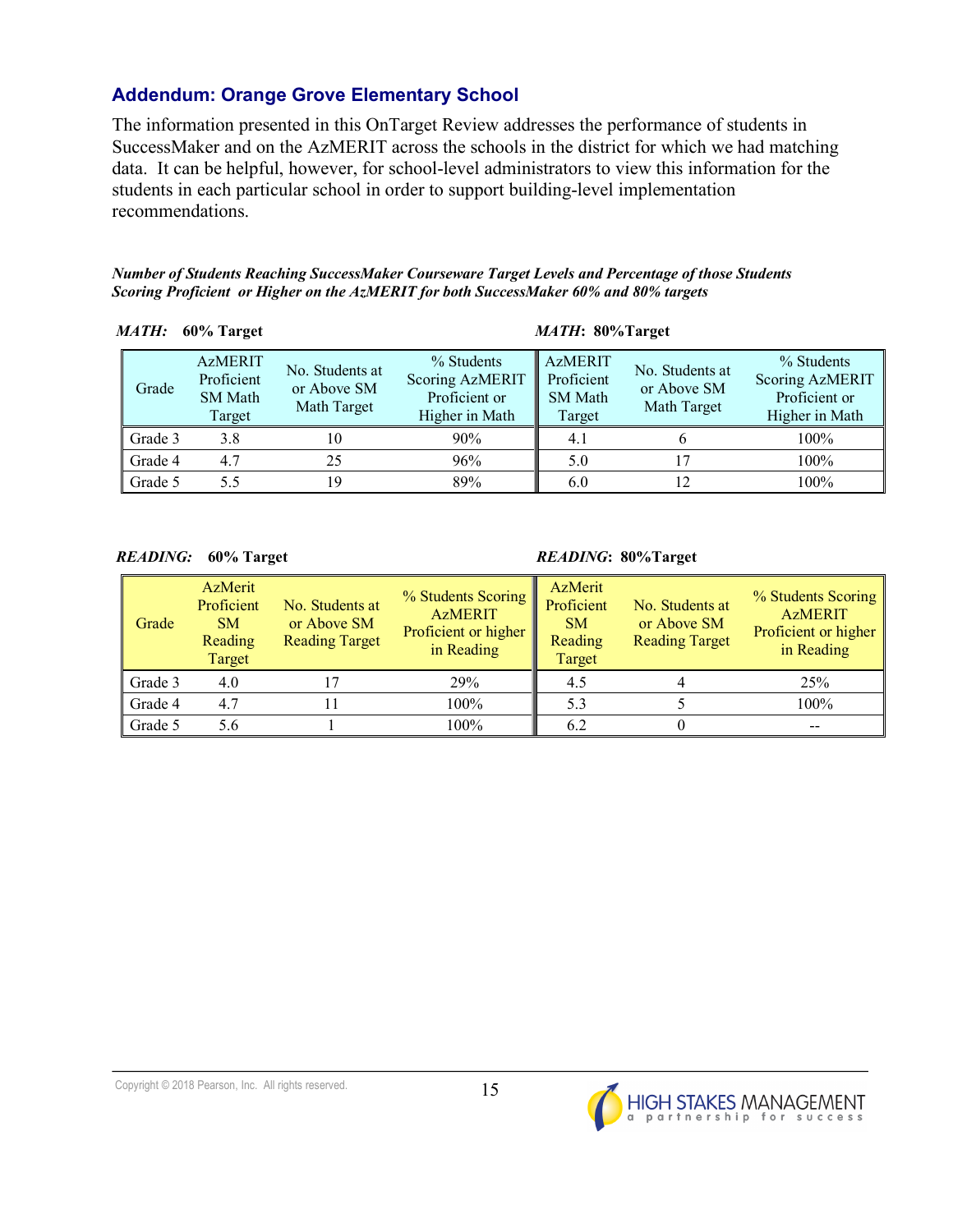## **Addendum: Somerton Middle School**

The information presented in this OnTarget Review addresses the performance of students in SuccessMaker and on the AzMERIT across the schools in the district for which we had matching data. It can be helpful, however, for school-level administrators to view this information for the students in each particular school in order to support building-level implementation recommendations.

*Number of Students Reaching SuccessMaker Courseware Target Levels and Percentage of those Students Scoring Proficient or Higher on the AzMERIT for both SuccessMaker 60% and 80% targets*

|         | MATH: 60% Target                                         |                                               |                                                                  | MATH: 80% Target                                         |                                               |                                                                         |
|---------|----------------------------------------------------------|-----------------------------------------------|------------------------------------------------------------------|----------------------------------------------------------|-----------------------------------------------|-------------------------------------------------------------------------|
| Grade   | <b>AzMERIT</b><br>Proficient<br><b>SM Math</b><br>Target | No. Students at<br>or Above SM<br>Math Target | % Students<br>Scoring AzMERIT<br>Proficient or<br>Higher in Math | <b>AzMERIT</b><br>Proficient<br><b>SM Math</b><br>Target | No. Students at<br>or Above SM<br>Math Target | % Students<br><b>Scoring AzMERIT</b><br>Proficient or<br>Higher in Math |
| Grade 6 | 6.5                                                      |                                               | 90%                                                              | 7.0                                                      |                                               | 100%                                                                    |

| Grade   | AzMerit<br>Proficient<br><b>SM</b><br>Reading<br>Target | No. Students at<br>or Above SM<br><b>Reading Target</b> | % Students Scoring<br><b>AzMERIT</b><br>Proficient or higher<br>in Reading | <b>AzMerit</b><br>Proficient<br><b>SM</b><br>Reading<br>Target | No. Students at<br>or Above SM<br><b>Reading Target</b> | % Students Scoring<br><b>AzMERIT</b><br>Proficient or higher<br>in Reading |
|---------|---------------------------------------------------------|---------------------------------------------------------|----------------------------------------------------------------------------|----------------------------------------------------------------|---------------------------------------------------------|----------------------------------------------------------------------------|
| Grade 6 | 6.6                                                     |                                                         | $100\%$                                                                    | 7.2                                                            |                                                         | 100%                                                                       |

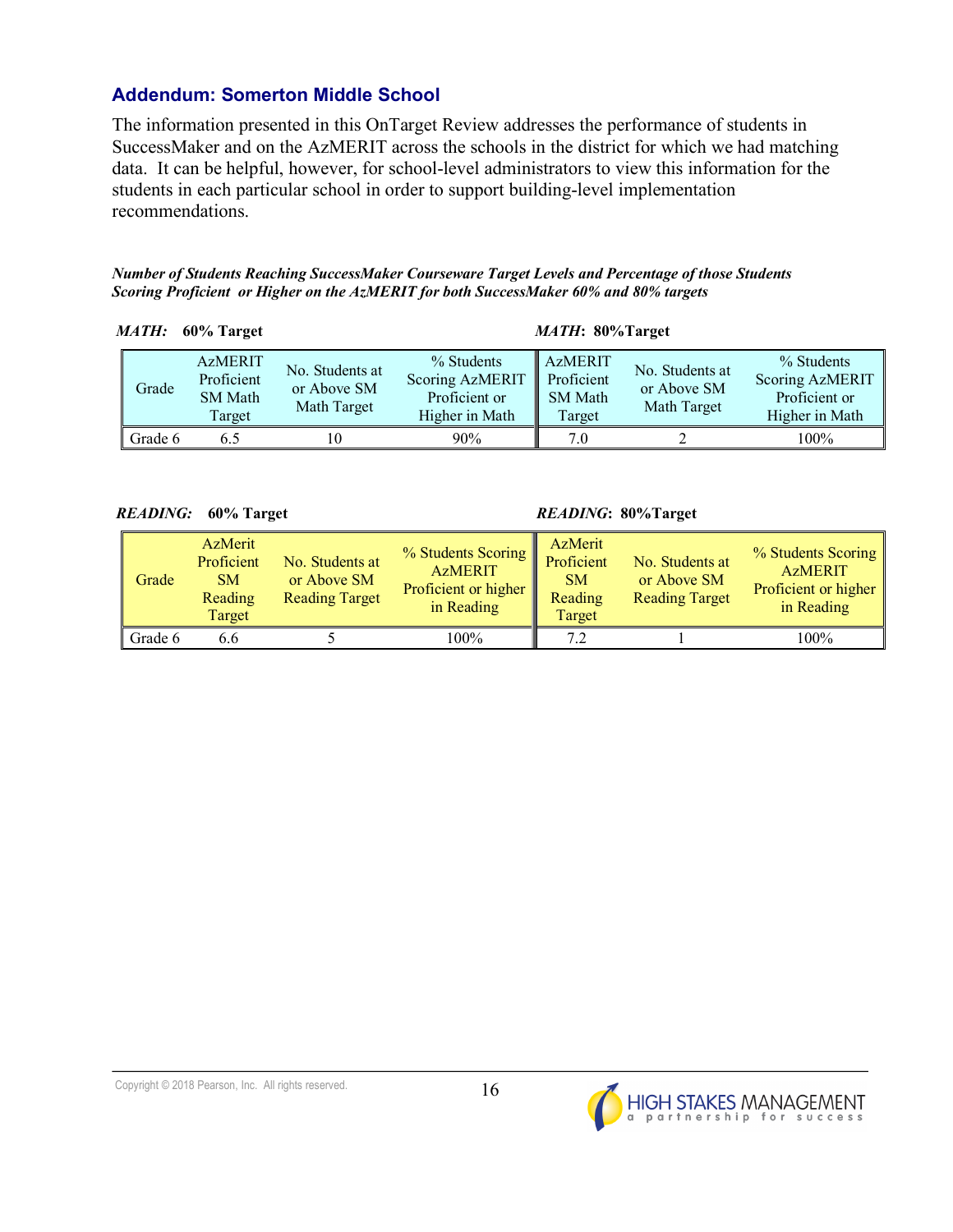# **Addendum: Tierra Del Sol Elementary School**

The information presented in this OnTarget Review addresses the performance of students in SuccessMaker and on the AzMERIT across the schools in the district for which we had matching data. It can be helpful, however, for school-level administrators to view this information for the students in each particular school in order to support building-level implementation recommendations.

*Number of Students Reaching SuccessMaker Courseware Target Levels and Percentage of those Students Scoring Proficient or Higher on the AzMERIT for both SuccessMaker 60% and 80% targets*

|         | MATH: 60% Target                                         |                                               |                                                                  | MATH: 80%Target                                          |                                               |                                                                         |
|---------|----------------------------------------------------------|-----------------------------------------------|------------------------------------------------------------------|----------------------------------------------------------|-----------------------------------------------|-------------------------------------------------------------------------|
| Grade   | <b>AzMERIT</b><br>Proficient<br><b>SM Math</b><br>Target | No. Students at<br>or Above SM<br>Math Target | % Students<br>Scoring AzMERIT<br>Proficient or<br>Higher in Math | <b>AzMERIT</b><br>Proficient<br><b>SM Math</b><br>Target | No. Students at<br>or Above SM<br>Math Target | % Students<br><b>Scoring AzMERIT</b><br>Proficient or<br>Higher in Math |
| Grade 3 | 3.8                                                      | 41                                            | 85%                                                              | 4.1                                                      | 27                                            | 96%                                                                     |
| Grade 4 | 4.7                                                      |                                               | 94%                                                              | 5.0                                                      |                                               | 100%                                                                    |
| Grade 5 | 5.5                                                      | 54                                            | 94%                                                              | 6.0                                                      | 42                                            | 100%                                                                    |
| Grade 6 | 6.5                                                      |                                               |                                                                  | 7.0                                                      |                                               |                                                                         |

| Grade   | <b>AzMerit</b><br>Proficient<br><b>SM</b><br>Reading<br>Target | No. Students at<br>or Above SM<br><b>Reading Target</b> | % Students Scoring<br><b>AzMERIT</b><br>Proficient or higher<br>in Reading | AzMerit<br>Proficient<br><b>SM</b><br>Reading<br>Target | No. Students at<br>or Above SM<br><b>Reading Target</b> | % Students Scoring<br><b>AzMERIT</b><br>Proficient or higher<br>in Reading |
|---------|----------------------------------------------------------------|---------------------------------------------------------|----------------------------------------------------------------------------|---------------------------------------------------------|---------------------------------------------------------|----------------------------------------------------------------------------|
| Grade 3 | 4.0                                                            | 37                                                      | 65%                                                                        | 4.5                                                     | 10                                                      | 80%                                                                        |
| Grade 4 | 4.7                                                            | 11                                                      | 100%                                                                       | 5.3                                                     |                                                         | 100%                                                                       |
| Grade 5 | 5.6                                                            | 26                                                      | 92%                                                                        | 6.2                                                     |                                                         | 100%                                                                       |
| Grade 6 | 6.6                                                            |                                                         |                                                                            | 7.2                                                     |                                                         |                                                                            |